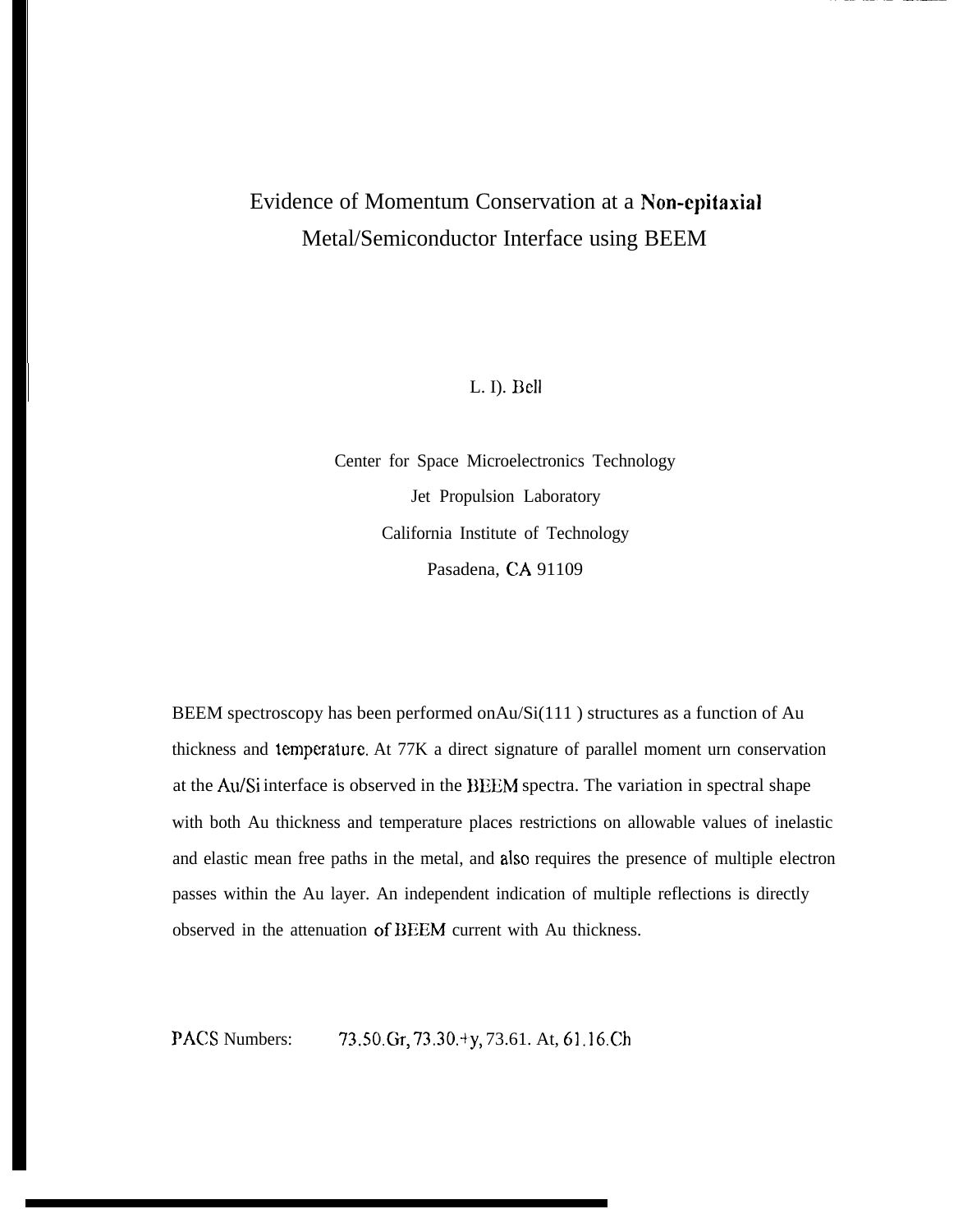The verification of parallel momentum  $(k_{\shortparallel})$  conservation at a metal/semiconductor (M/S) interface is of fundamental importance to the operation of many novel device structures, such as metal-base transistors and quantum well photodetectors, and to transport models used to characterize them. In epitaxial  $M/S$  structures the question is less controversial, since atomically abrupt interfaces can be achieved between materials with matching lattice nets. The observation of resonant levels in an epilayer is an indicator of coherent transport and specular reflection, although a complete understanding of intensities is required to rule out a diffuse component. The problem of identifying  $k_{\parallel}$ conservation in the case of a non-epitaxial evaporated metal film has been the subject of much research and is conceptually less straightforward. Contributing to the difficulty is the insensitivity y of conventional measurements to this process. In general, the problem is one of separating a lack of  $k_{\parallel}$  conservation, in the form of elastic interface scattering, from other scattering processes.

Ilallistic-electron-emission microscopy [1] @EEM), based on scanning tunneling microscopy [2] (STM), provides a nanometer-scale method for probing transport and interface properties. BEEM uses an STM tip to inject hot electrons into a M/S structure, where the collector current  $(I_c)$  which enters the semiconductor is measured. Even BEEM measurements, however, have been inconclusive in determining the degree of  $k_{\parallel}$ conservation at non-epitaxial M/S interfaces. One early prediction [3] based on this idea was the BEEM spectrum for metal/ $Si(111)$ . This was expected to differ dramatically from that of metal/Si(l 00), showing a much more slowly increasing threshold region and a substantially different spectral shape. This is due to the mismatch between the off-axis Si conduction-band minima and the forward-focused electron distribution in the metal produced by tunneling. At electron energies only slightly in excess of the Schottky barrier height, relatively few electrons are injected with sufficient  $k_{\parallel}$  to enter the Si(111)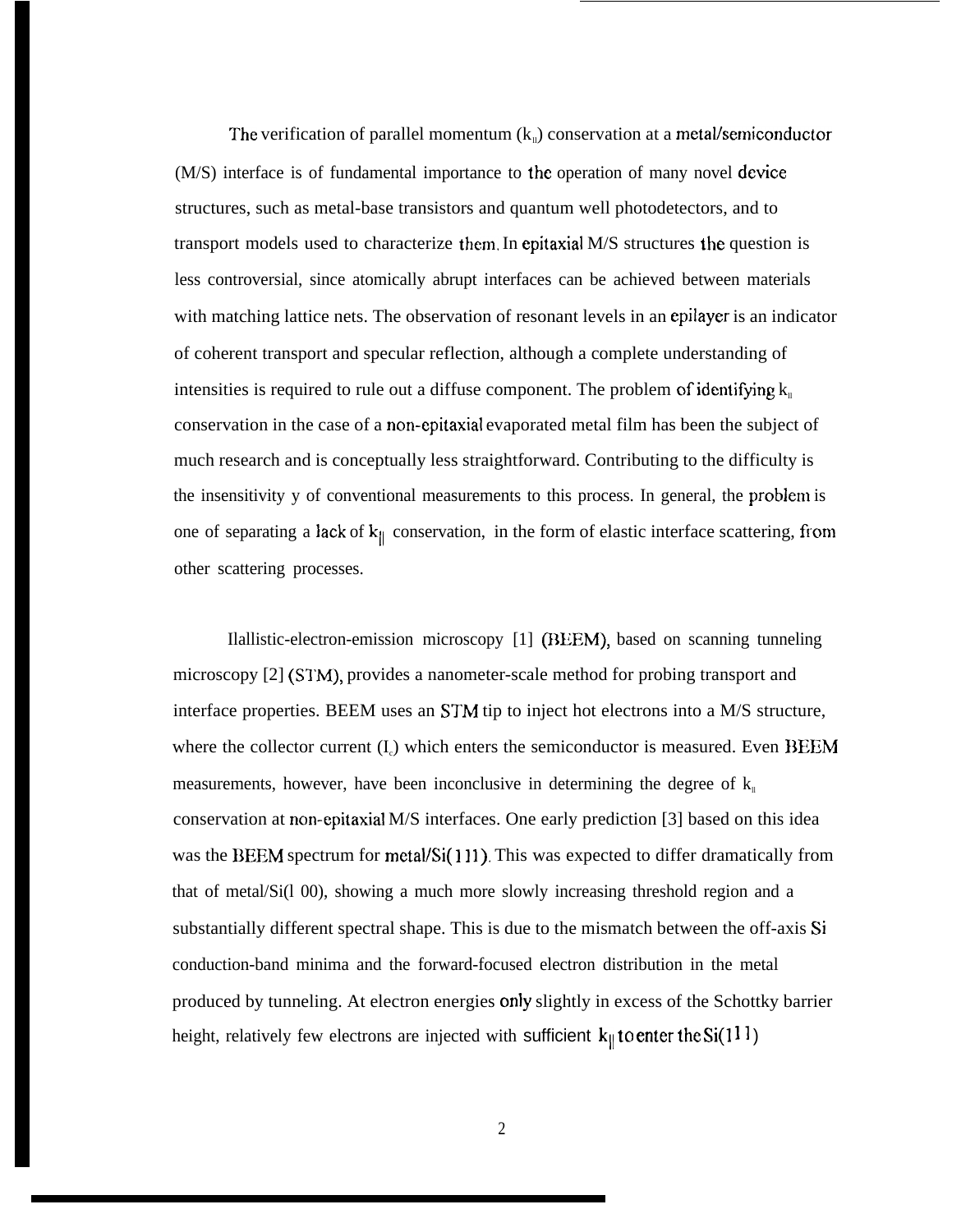conduction band. As the electron energy fllrthcr increases, the phase space for transport enlarges and extends toward the interface zone center, and  $I_c$  increases more quickly.

This predicted behavior was not observed for Au/Si(111). Instead, previously reported BEEM spectra [3] are nearly identical to those for Au/Si( 100). This observation, while not confirming  $k_n$  conservation, does not disprove it. Elastic scattering in the metal film can provide the necessary momentum for electrons to enter the  $Si(111)$  conduction band, even if  $k_{\parallel}$  is conserved at the M/S interface. It is the presence of other sources of elastic scattering which has previously made the identification of  $k_n$  conservation difficult. A measurement is needed which separates the various scattering components and allows interface processes to be assessed independently. This paper describes the observation of  $k_{\parallel}$  conservation at a M/S interface by BEEM, even under conditions in which standing waves and coherent transport within the metal may not be observed.

A series of BEEM spectra was obtained for  $Au/h-Si(111)$  samples with varying Au thickness, both at room temperature and at 77K. Sample preparation has been described elsewhere. [ 1 ] Several samples were fabricated for each Au thickness, and many spectra from these samples were averaged together for analysis, BEEM results were reproducible between similar sets of averaged spectra. Measurements were performed in a nitrogenpurged glove-box, and low-temperature spectra were acquired by direct immersion of the system in liquid nitrogen.

A summary of the results for two Au thicknesses is presented in Fig. 1. Spectra from samples with intermediate thicknesses are not shown; these display a smooth transition of spectral shape with Au thickness at both temperatures. Note that, at room temperature, the shape near threshold remains constant, as does the threshold position  $V_{th}$ . The solid lines, produced by fitting the data near threshold with the original BEEM

I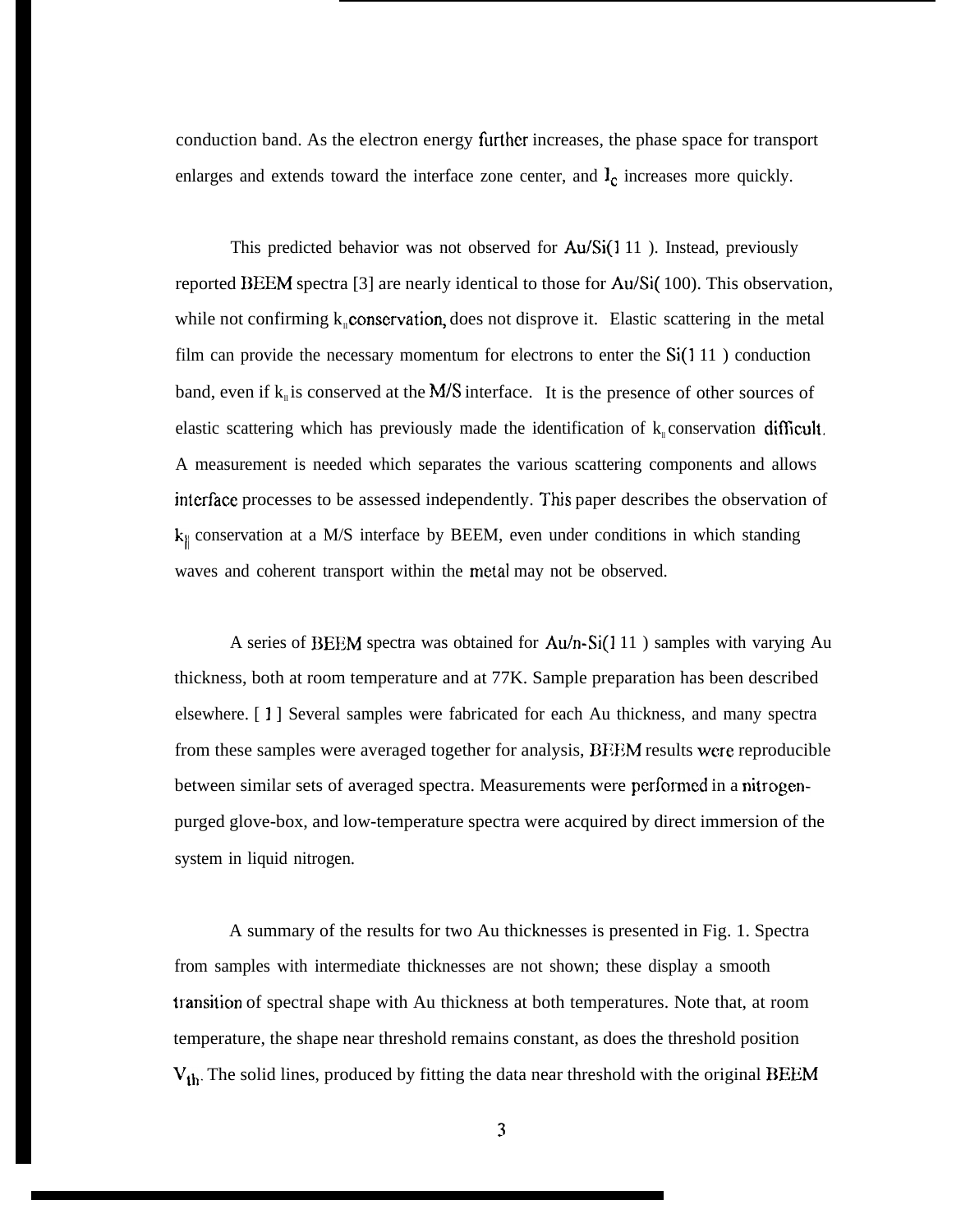phase-space model,[ 1 ] emphasize this behavior. These spectra agree with those previously reported for  $Au/Si(111)$  [3] and with those obtained for  $Au/Si(100)$ . The increasing inflection of the data at higher voltages as Au thickness increases results from an increasing contribution from inelastic scattering in the Au.

At 77K the spectrum shape, even near threshold, changes dramatically with increasing Au thickness; because of this changing shape, the apparent threshold increases substantially. Near-threshold phase-space fits are also shown for these spectra, with the derived threshold values; while the fit is adequate for thin Au, it is clearly unsatisfactory for spectra obtained with thick Au layers. However, these fits provide a qualitative means of tracing the change in spectral shape and the increase of the apparent threshold. It is important to emphasize that this simple model fits low-ternperat ure Au/Si( 100) spectra extremely well, independent of Au thickness.

This change in spectral shape is a remarkable result. The  $77K \text{ Au/Si}(111)$  spectra for the thickest Au layers closely match those calculated for no elastic scattering and for  $k_{\parallel}$ conservation at the  $M/S$  interface. Surprisingly, this behavior only appears for thicker Au layers, while it might be expected that increased scattering in thick layers would preclude this observation.

There are several points concerning these observations which should be emphasized. First, this behavior appears for only for thick Au and only at low temperature. Second, spectra for Au/Si( 100) do not exhibit this low-temperature behavior. Therefore, the evolution of spectrum shape at low temperature cannot be attributed to a modification of the electron distribution by increased scattering in the Au. Moreover, spectra obtained at room temperature, where scattering is stronger, do not exhibit this behavior for either substrate orientation.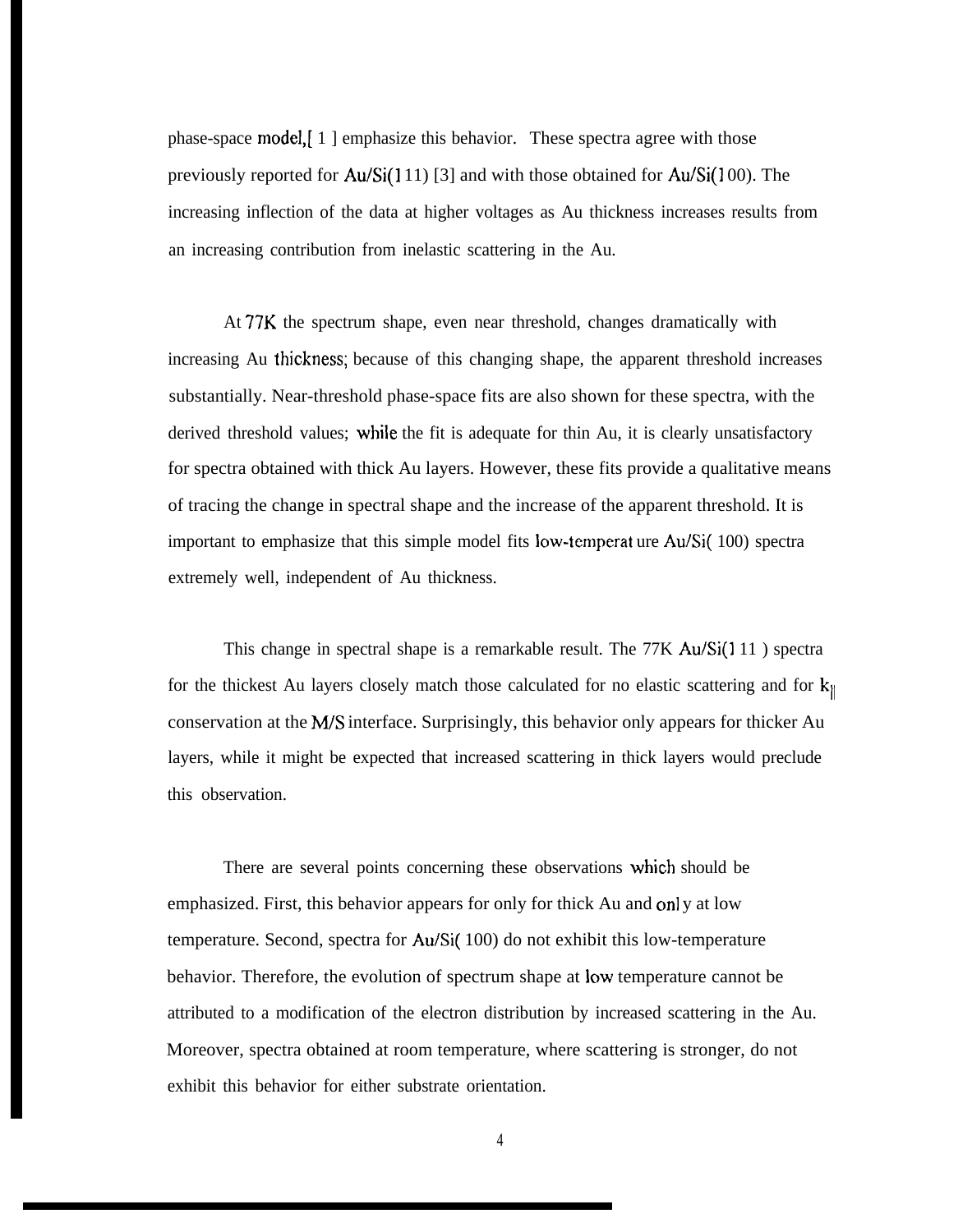It is also important to note that Au band structure effects are unlikely to be responsible for this eflect. Evaporated Au has been observed to be primarily of (1 11) orientation on both Si(1 00) and Si(1 11) [4,5], but only the 77K Si(111) results display this changing spectral shape. A recent calculation [6] suggested that the Au band structure might be responsible for the previously observed similarity of  $Au/Si(100)$  and  $Au/Si(111)$ BEEM spectra. However, such eflects would not produce the observed gradual evolution of spectral shape at such thick Au Jayers, nor would they be expected to be sensitive to temperature. Thus the observed low-temperature spectra are correlated solely with the change to the (1 11) substrate orientation.

To understand these observations it should first be noted that inelastic scattering in the metal will usually remove an electron from the collection process altogether, since the energy lost is large (averaging one-half of the electron's kinetic energy). [7] Therefore, elastic scattering is the important process in the rnodificat ion of the momentum distribution of collectable electrons. The only interpretation consistent with these observations is that, at 77K, elastic scattering is decreasing as the Au layer thickens. The contributions of nearly all components of scattering (electron-phonon, electron-electron, impurity, and defect scattering) will increase with metal thickness. One contribution, elastic scattering from the metal film boundaries, will decrease with film thickness, since as the boundaries are separated the electrons encounter them less frequently. Thus the dominant source of elastic scattering and momentum randomization at low temperature must be diffuse reflection from the Au surface, implying multiple passes within the Au film. It is not required that the surface reflection be locally diffuse, since many  $BEEM$ spectra are averaged together. STM images of the Au surface reveal the typical mounded structure of evaporated Au films; averaging over different surface gradients will provide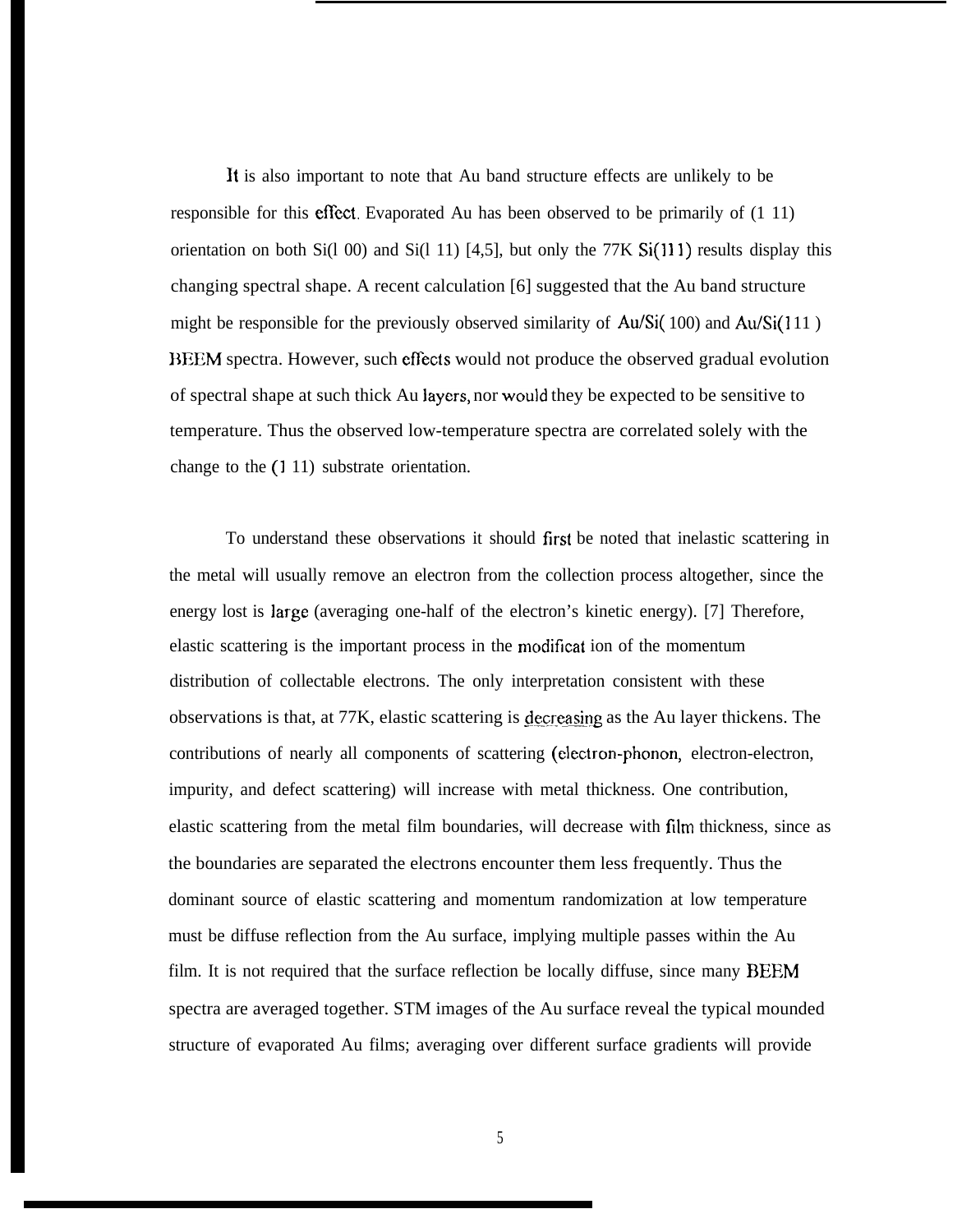an average diffuseness to the reflected distribution. Indeed, averages of smaller subsets of data show some variation in spectral character.

Specular reflection at the M/S interface is assumed, in order to be consistent with  $k_{\parallel}$  conservation and specular transmission. High-resolution cross-sectional transmission electron microscopy (TEM) was performed in order to characterize the  $Au/Si(111)$ interface. Images reveal a large-height step structure, with large, flat terraces, The step risers ofien were observed to form (100) facets. This stepped topography is quite different from the interface character previously observed for (100) structures, [8] where large areas of flat topography were seldom seen, The TEM results suggest that a  $Si(111)$ surface is more resistant to reaction with Au than the (100) surface. Similarly, in BEEM experiments on Au/Si( 11 1)(7x7), Cuberes et al. [9] did not observe the efiects of diffusion,

A description for the data can therefore be constructed as follows. At low temperature, the elastic mean-free path  $\lambda_e$  for electron-phonon scattering is greatly increased, and this process is neglected in the analysis for the 77K data. In contrast, inelastic electron-electron scattering is largely independent oft emperat ure. [10] For thin Au layers, electrons which are not initially collected reflect from the M/S interface and reach the surface, where they diffusely scatter. Because the Au is thin, these electrons are able to make several passes through the film before being removed by inelastic scattering. The electrons are randomized by the surface scattering, which allows many more to be subsequently collected. Thus the BEEM spectrum for Au/Si(111 ) resembles the Au/Si(100) spectrum.

As Au thickness increases, fewer electrons are able to make multiple passes through the Au before inelastically scattering, and the average momentum randomization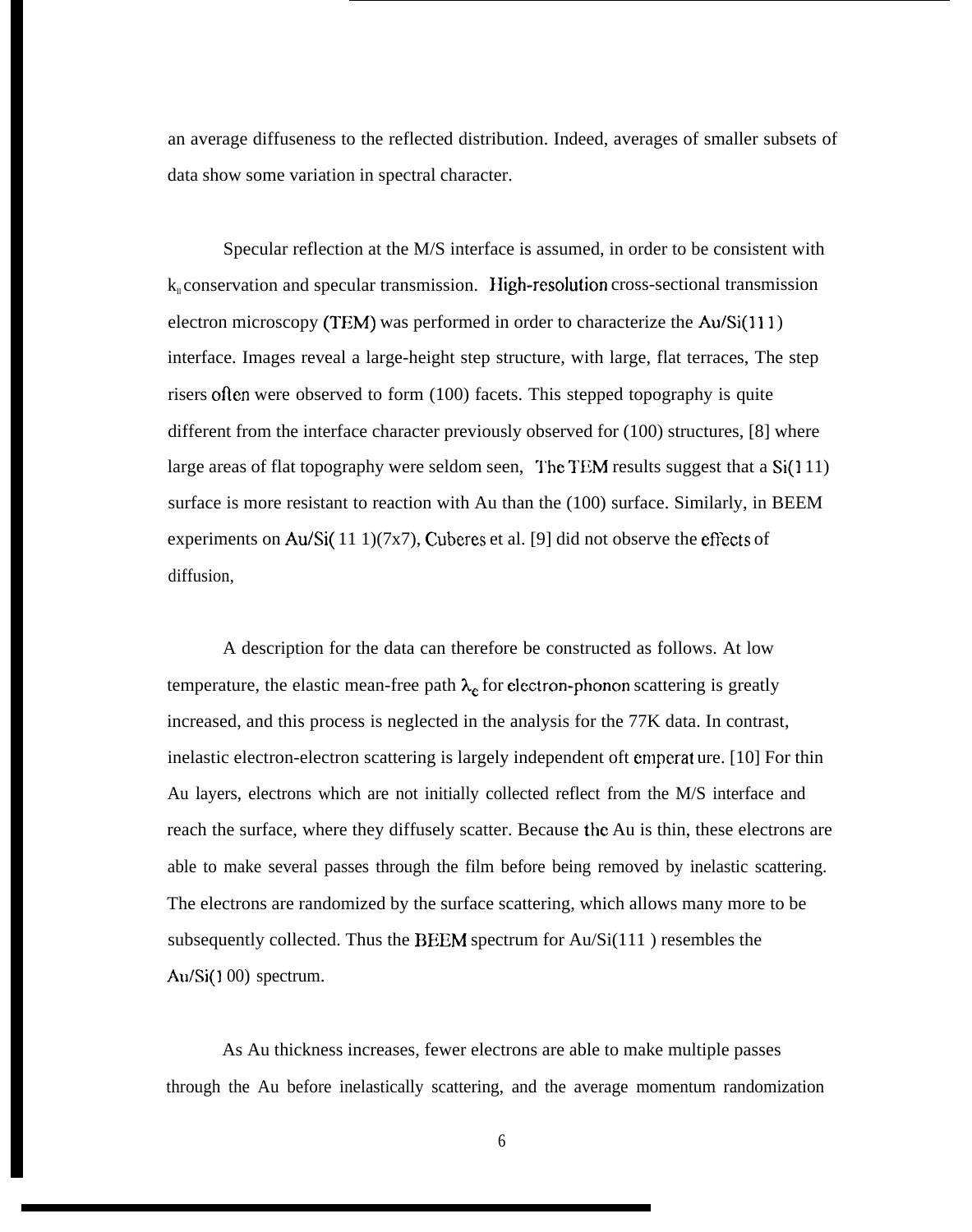decreases. For 300 Å Au layers, very few electrons survive to be reflected back to the surface and then be collected, so current is due primarily to electrons collected on their first attempt. Therefore the spectrum is that expected for  $Si(111)$  in the absence of elastic scattering. At room temperature, quasi-elastic scattering due to electron-phonon interactions also randomizes the injected electrons, especially for thicker Au layers. Surface scattering is no longer required for randomization in thick layers, although multiple passes still occur for thinner layers.

The low-temperature observations place limits on the allowable value of the inelastic mean-free path  $\lambda_i$ . This must be long enough to allow multiple electron passes for 75 Å Au, but short enough so as to usually allow only one attempt at 300 Å Au. An additional restriction is imposed by the observed total attenuation length  $\lambda_{tot}$  of about 130 Å for Au, measured by BEEM at room temperature, [11] which has been reproduced by several groups. [12, 13] This is related to  $\lambda_i$  and  $\lambda_c$  by the expression  $1/\lambda_{tot} = 1/\lambda_i + 1/\lambda_c$ . The calculations discussed below indicate that this relation holds for thick Au layers, but not for thin layers.

In order to determine appropriate scattering parameters for the array of BEEM spectra in Fig. 1, standard Monte Carlo techniques were used. The goal of these calculations was to fit all spectra with a single set of scattering parameters. An energy dependence for  $\lambda_j$  is assumed; however, the theoretical 1 /(E-E<sub>F</sub>)<sup>2</sup> dependence [7] is too strong to be consistent with the experimental spectra. Other BEEM experiments have also measured a weaker dependence. [14] For the calculations presented here, a weaker linearly decreasing energy dependence of  $\lambda_i=1.5\cdot\lambda_{i0}(1-(E-E_F)/3)$  is used, where energies are in eV and  $\lambda_{i0}$  is the inelastic mean-free path for electrons at E-E<sub>P</sub>-1 eV. This empirical expression was found to provide a consistently good fit to the high-voltage portions of the BEEM spectra. The particular functional form is not critical to the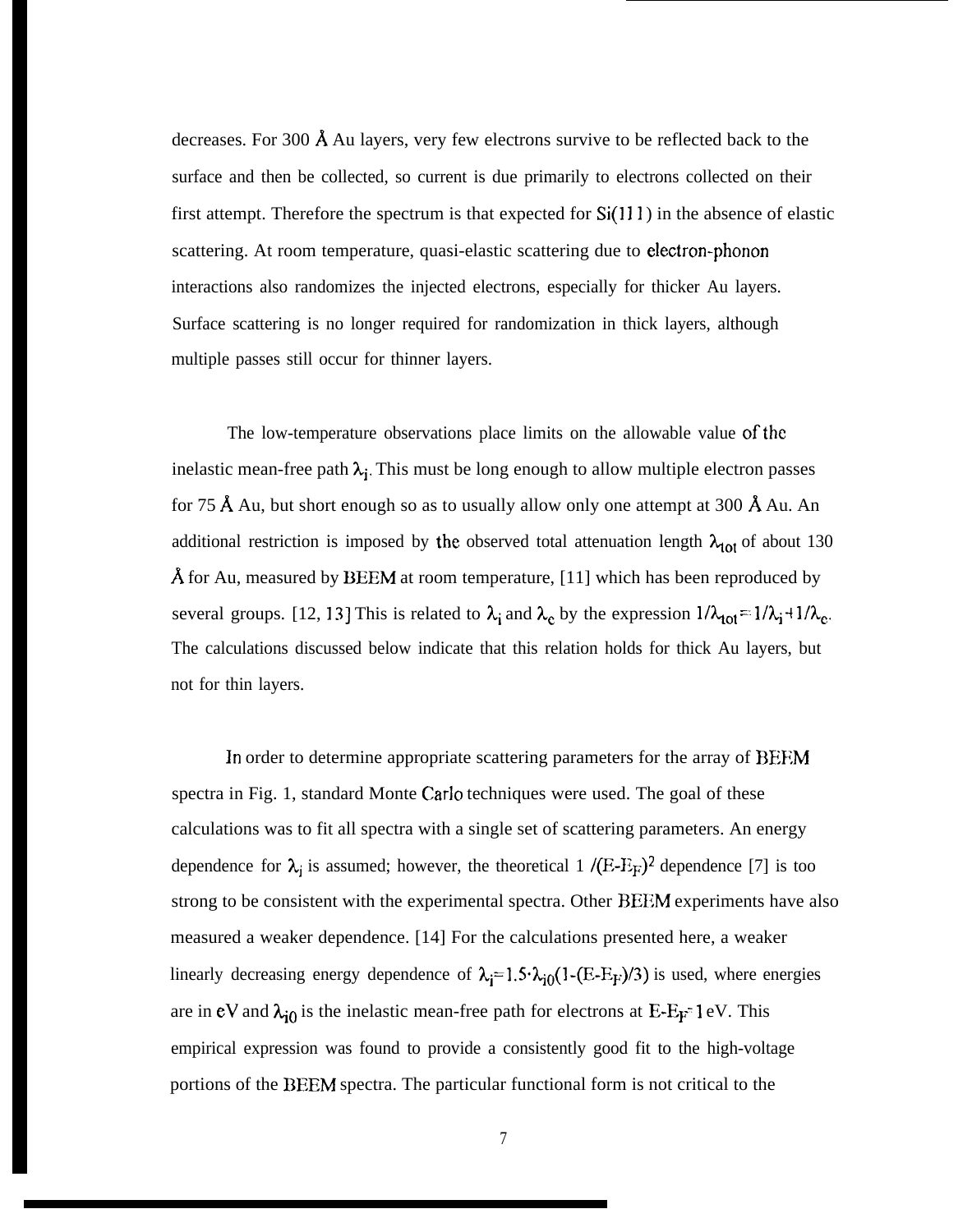modeling of the threshold region, since the choice primarily affects the higher voltage inflection of the spectra,  $\lambda_e$  is assumed to be energy-independent for these energies. [] 5] Also, no elastic impurity or defect scattering, including grain-boundary scattering, is included. Such a contribution must be small to allow observation of the spectral behavior displayed by the 300  $\AA$  data at 77K. It should also be noted that there was no observed change in Au grain size or texture with increasing Au thickness.

Quantum mechanical reflection, calculated for a step potential, is included in the model. Free-electron band structure is used for the Au layer, and an effective mass model is used for Si with ellipsoidal constant-energy surfaces centered near the X-points. Planar tunneling [16] is used for electron injection from the STM tip. A more realistic treatment for tunneling has been introduced for the non-planar STM geometry. [17] For a  $3 \text{ eV}$ work function, this yields a tunneling gap of  $s$  –6 Å, and Lang et al. [18] have pointed out that an energy width of-0.2 eV is expected for the tunneling distribution. In the planar tunneling model a value of  $s= 15$  Å, which has been previously used [1] to fit BEEM spectra, reproduces this energy width. This value is used here.

.

In order to fit both the 75 Å and 300 Å data at 77K, a rather narrow range of  $\lambda_{i0}$ proved to be suitable. The observed magnitude of  $I_c$  imposes a secondary restriction, For excessively long or short values of  $\lambda_{i0}$ , calculated currents arc much larger or smaller than observed. It is encouraging that the range of  $\lambda_{i0}$  which provided the most consistent fit to the spectral shapes of the 77K data also generated values of  $I_c$  which agreed with the observed currents. The best overall series of fits was produced using  $\lambda_{i0}=220 ~\text{\AA}$ .  $\lambda_c$  was then added to model the room-temperature spectra. A value of  $\lambda_c=400 \text{ Å}$  was used; this was dictated by  $\lambda_{i0}$  and by the observed  $\lambda_{tot}$  = 130 Å for moderate Au thicknesses (50 -200 Å). These values are larger than those used for modeling of  $Pd/Si$  BEEM results [14]; however, in that case the measured  $\lambda_{tot}$  was also much shorter.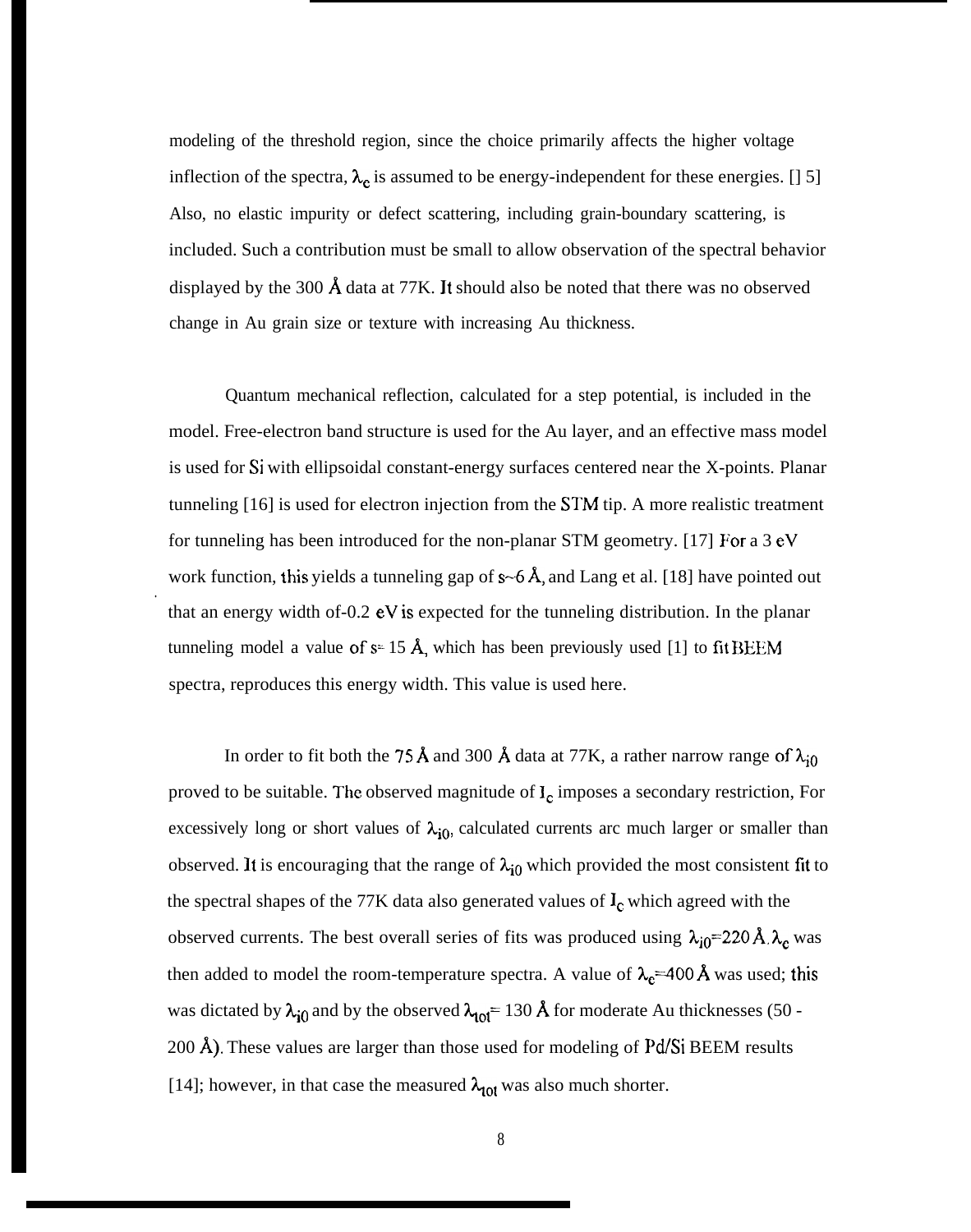Figure 2 shows the resultant fits to the BEEM spectra from Fig. 1. The calculations exhibit excellent agreement with the data. The change in shape at low temperature is reproduced, leading to an apparent increase in threshold. The addition of phonon scattering also reproduces the room temperature measurements. Furthermore, the calculated  $I_c$  magnitudes agree extremely well with the measured values. Fits to data from samples with intermediate Au thicknesses exhibited similar agreement. The estimated error in the values of  $\lambda_e$  and  $\lambda_i$  is  $\pm 20\%$ ; a variation by this amount produces a noticeable disagreement with the experimental spectra.

There is a powerful additional indicator of multiple reflections and of the validity of this model, which is an independent measurement over a different Au thickness range. A series of Au/Si samples was fabricated using Si( 100) substrates. This series included samples with Au layers as thin as 14 Å. A plot of  $I_c$  versus Au thickness for these samples yields a dependence which deviates from simple exponential behavior for thinner Au layers, as shown in Fig. 3. Using the same model which was used to fit the individual BEEM spectra of Fig. 2, an attenuation curve was calculated which is also plotted in Fig. 3. Since  $\lambda_e$  and  $\lambda_i$  were chosen to reproduce the measured  $\lambda_{tot}$  for thick layers, the agreement there is expected. The notable feature is that the calculation reproduces the deviation at thin layers extremely well. This behavior is a direct indication of the presence of multiple electron reflections within the Au layer. The width and shape of this "peaking" at small Au thicknesses is fixed by  $\lambda_c$  and  $\lambda_i$  and depends on no adjustable parameters. When multiple reflections are not allowed, the calculated dependence lacks this feature, as shown by the dashed line in Fig. 3.

Interestingly, Niedermann et al. [19] observed a regime of apparent shorter  $\lambda_{tot}$  for thinner PtSi layers in BEEM measurements of PtSi/Si(l 00). Although this was interpreted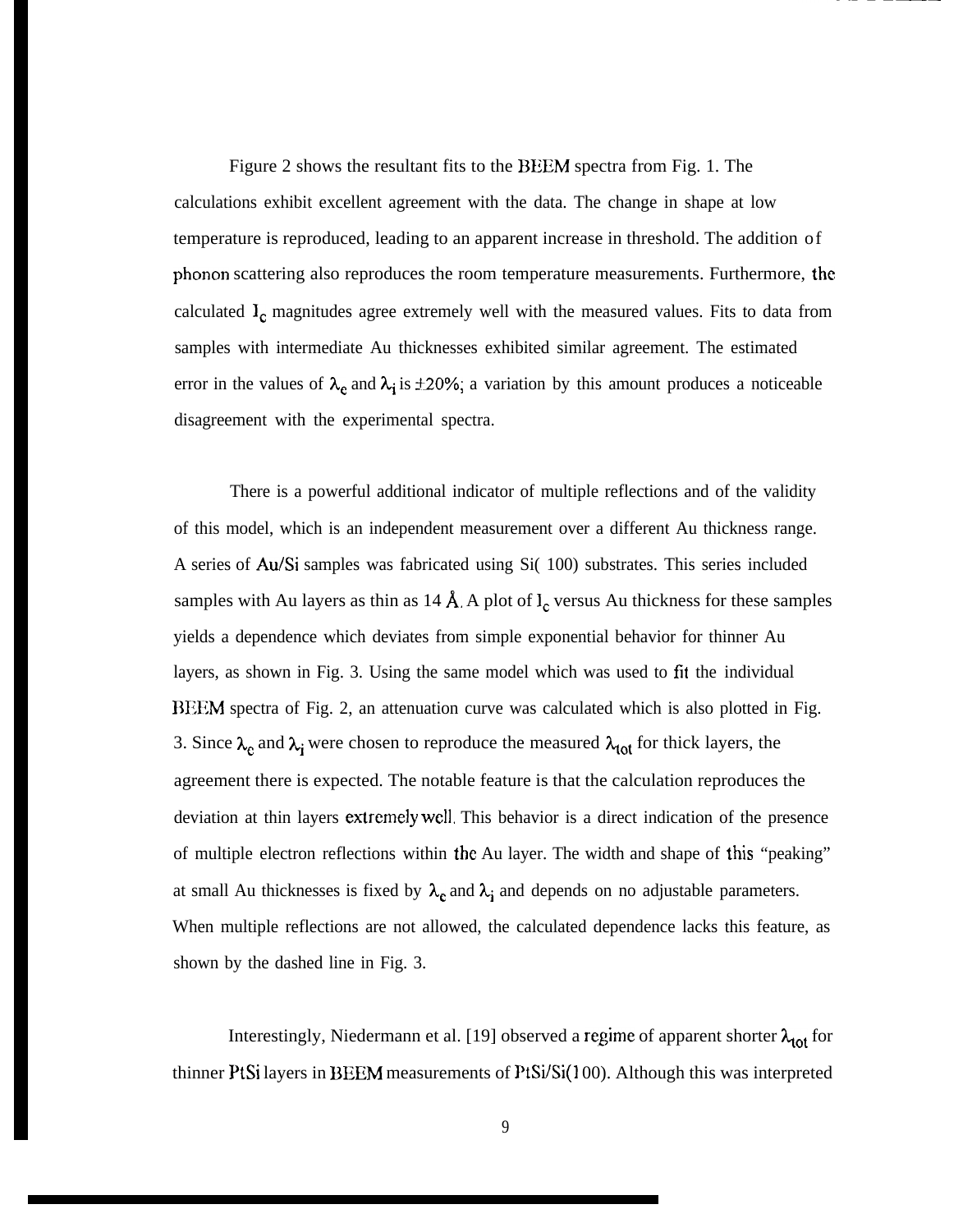as an inter-facial layer with a shorter attenuation length, it appears possible that this was also an observation of multiply reflected electrons.

In conclusion, BEEM measurements have directly revealed a strong degree of  $k_{\parallel}$ conservation for hot electrons crossing the Au/Si( 11 1) interface. The dependence of BEEM spectral shape on Au thickness indicates that multiple electron passes within the metal layer contribute to collected current. In addition, a direct and independent signature of multiple electron passes has been detected in BEEM attenuation length measurements. The contribution of these multiple passes has been shown to be the primary factor preventing previous BEEM observations of  $k_{\parallel}$  conservation in thin metal layers. These results also indicate that any average diffuse component to interface transmission (interface scattering) must be small, since a substantial diffuse contribution would quickly alter the characteristic spectral shape observed at low temperature for thick Au layers.

TEM imaging by T. George is gratefully acknowledged. The research described in this paper was performed by the Center for Space Microelectronics Technology, Jet Propulsion Laboratory, California Institute of Technology, and was jointly sponsored by the Ofllce of Naval Research and the Ballistic Missile Defense Organization / Innovative Science and Technology OfTice through an agreement with the National Aeronautics and Space Administration (NASA). The Cray supercomputer used in this research was provided by funding from the NASA OffIces of Mission to Planet Earth, Aeronautics, and Space Science.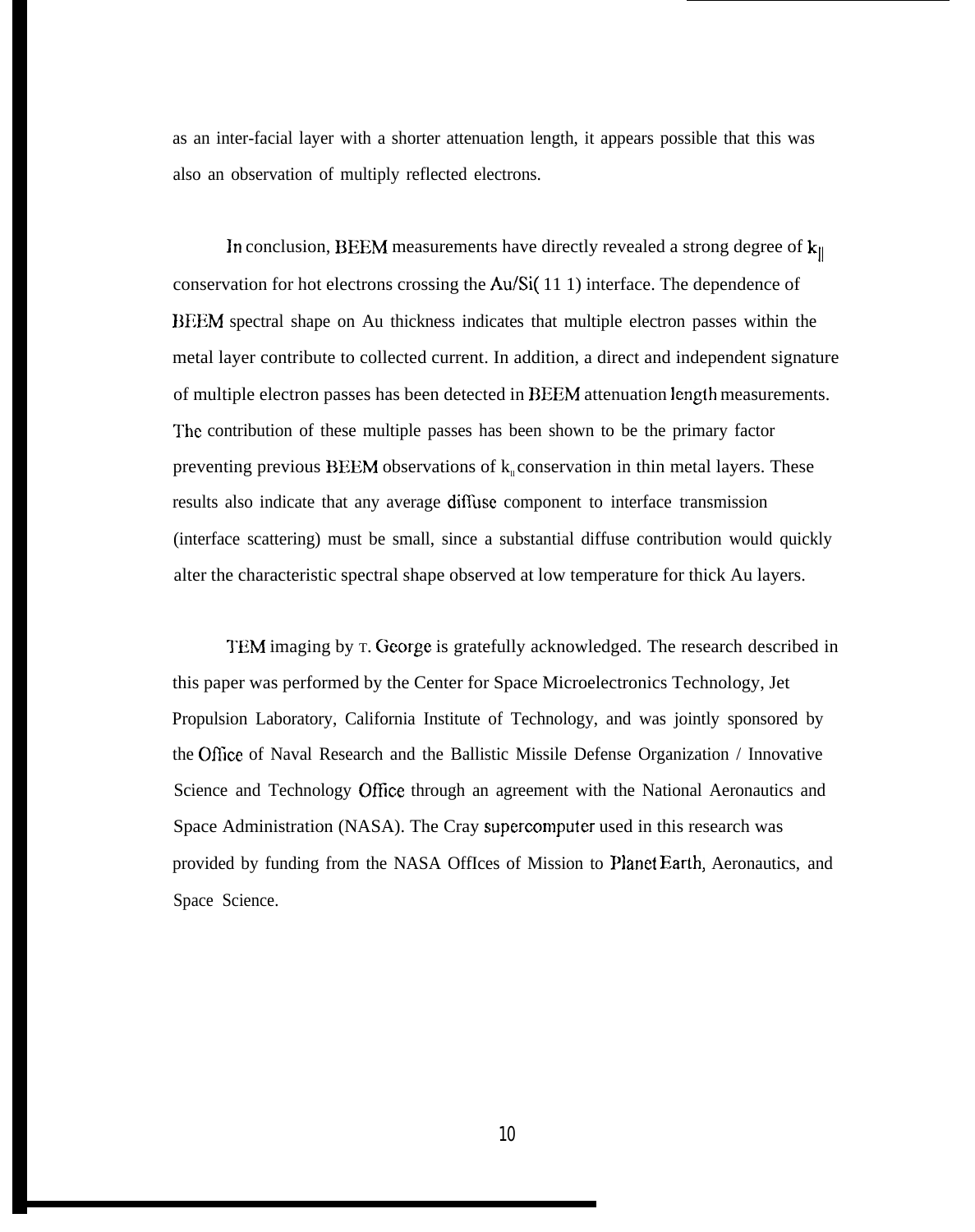## **References**

- 1 W. J. Kaiser and L. D. Bell, Phys. Rev, Lett. 60, 1406 (1988); L. D. Bell and W. J. Kaiser, *ibid. 61,2368 (1988).*
- 2. *G.* Bitmig, H. Rohrer, Ch. Gerber, and E. Weibel, Phys. Rev. I.ett. 49, 57 (1982),
- 3. L. J. Schowalter and E. Y. Lee, Phys. Rev. B 43, 9308 (1991).
- 4. K. Ours and T. Hanawa, Surf. Sci. 82,202 (1979).
- 5. A. K. Green and E. Bauer, J. App]. Phys. 47, 1284 (1 976).
- 6. F. J. Garcia-Vidal, P. L. de Andres, and F. Flores, Phys. Rev. Lett. 76, 807 (1996).
- 7. R. H. Ritchie and J. C. Ashley, J. Phys. Chcm. Solids 26, 1689 (1965).
- 8. L. D. Belle/ *al.*, *Phys. Rev. B* 50, 8082 (1994).
- 9. M. T. Cuberes, A. Bauer, 11. J. Wen, M, Prietsch, and G. Kaindl, Appl. Phys. 1,ett. 64,2300 (1 994).
- 10. J. J. Quinn, *Phys. Rev.* 126, 1453 (1962).
- 11. M. H. Hecht, 1,. D. Bell, W. J. Kaiser, and F. J, Grunthaner, Appl. Phys. Lett. ss, 780 (1989).
- 12. H. Palm, M. Arbes, and M, Schulz, Appl. Phys. A Solids Surf. AS6, 1 (1993).
- 13. C. A. Ventrice, V. P. I.aBella, G. Ramaswatny, 11,-P. Yu, and L. J. Schowalter, Phys. Rev. B S3, 3952 (1996).
- 14. R. l.udcke and A, Bauer, Phys. Rev. I.ett. 71, 1760 (1 993).
- 15. S. M, Sze, J. L. Moll, and T. Sugano, Solid State Electron, 7, 509(1964).
- 16. J. G. Simmons, J. Appl. Phys. 34, 1793 (1 963).
- 17. J. Tersoff and D. R, Hamann, Phys. Rev. Lett. 50, 1998(1983),
- 18. N. D. Lang, A. Yacoby, and Y, Imry, Phys. Rev, Lett. 63, 1499(1988).
- 19. P, Niedermann, L. Quattropani, K, SoIt, A. D. Kent, and 0. Fischer, J. Vat. Sci. Technol. B **10,** 580 (1992).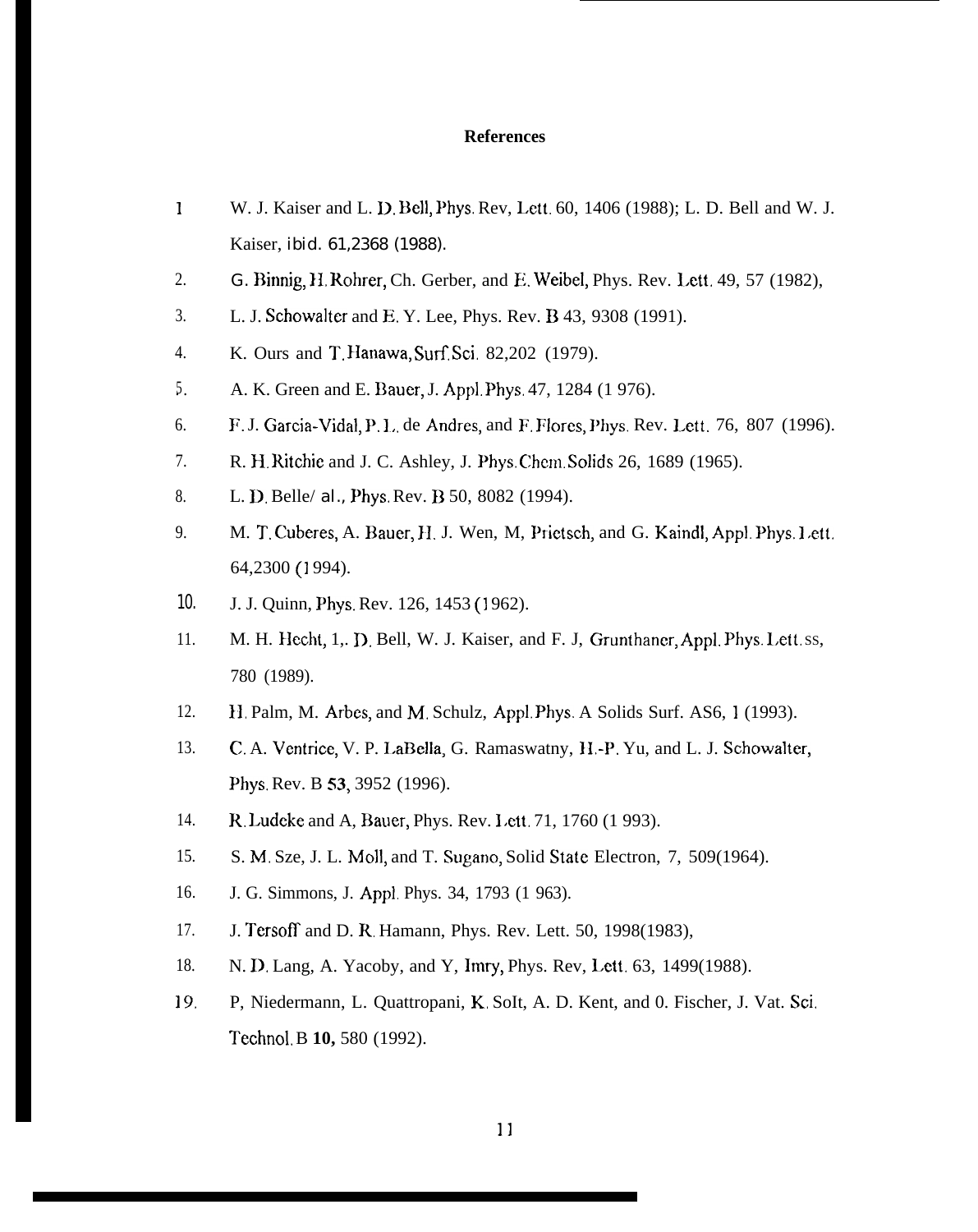## **Figure Captions**

- Figure 1 Experimental BEEM spectra (circles) obtained for Au/Si(111) samples at a tunnel current of 1nA. Solid lines are fits to the data using the original BEEM phase-space model. Fitting is only to data points at  $V \leq 1.2 V$ .
- Figure 2 Experimental BEEM spectra (circles) from Fig. 1. Solid lines are fits to the data using the model described in the text.  $V_b=0.82 \text{ eV}$  was used at room temperature; 0.86 eV was used at 77K. These values arc derived from BEEM measurements on Au/Si( 100); the increase at low temperat urc results from the change in the Si band gap. The calculated curves have been adjusted only slightly by an overall scale factor in order to obtain a best fit to the data. 'I'his scale factor ranges from 0.98 to 1.04 for the four spectra.
- Figure 3 Experimental BEEM attenuation length measurement (circles) for Au/Si(100) samples.  $I_c$  was measured at  $V = 1.2$  V. The solid line is the dependence calculated from the same model used to fit the data in Fig 2. The dashed line is the dependence which results if boundary reflections within the Au film are not allowed.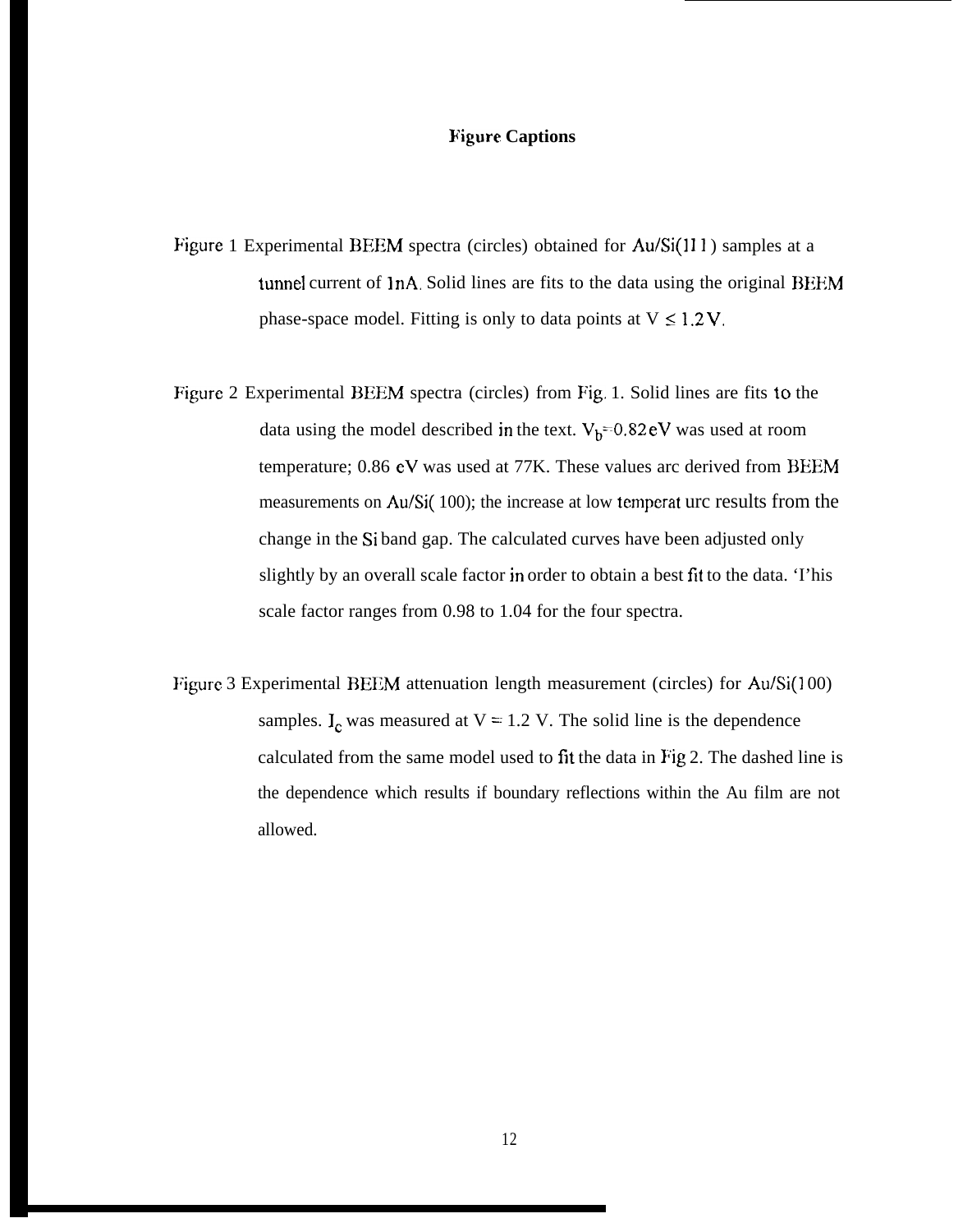

Figure 1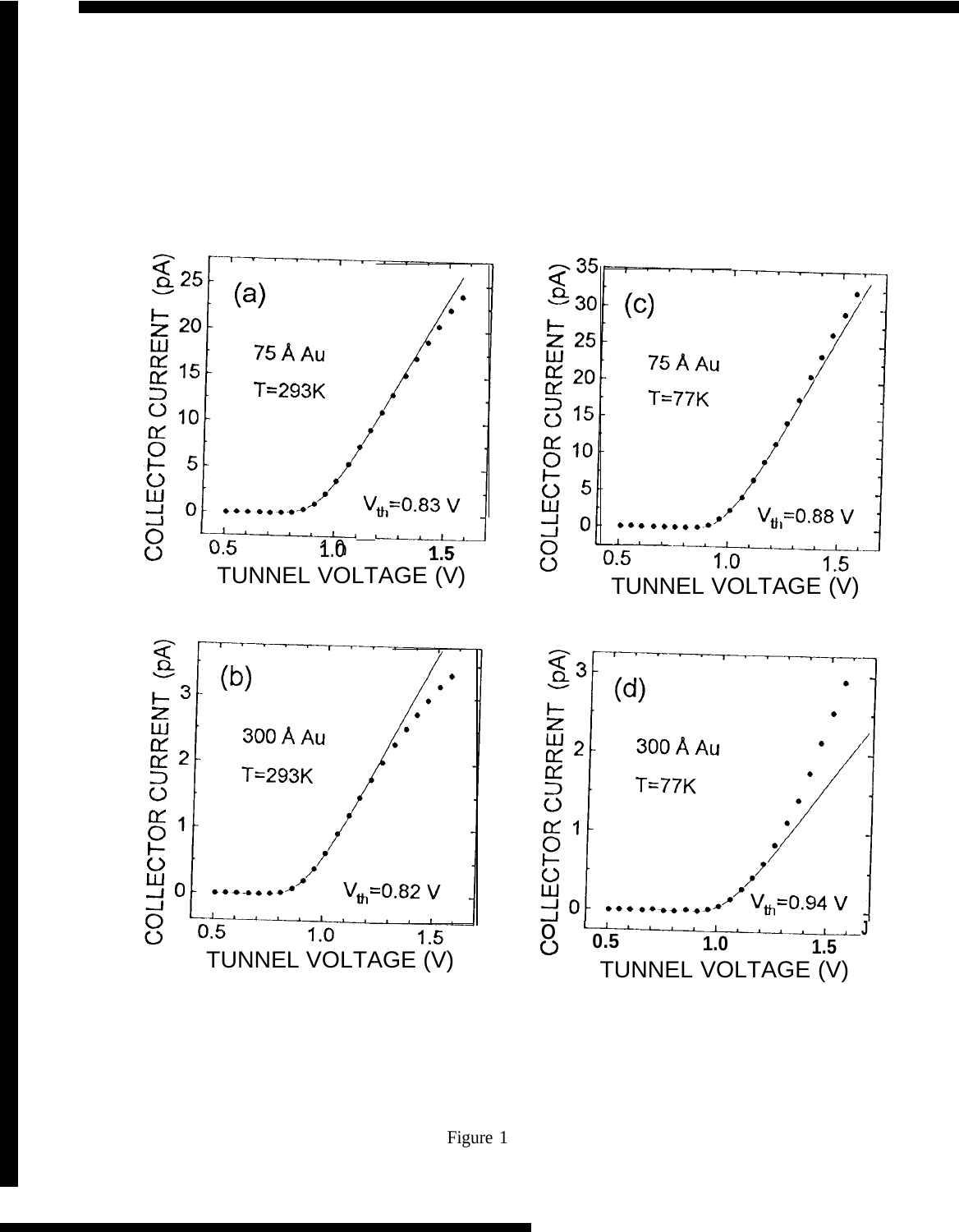

Figure 2